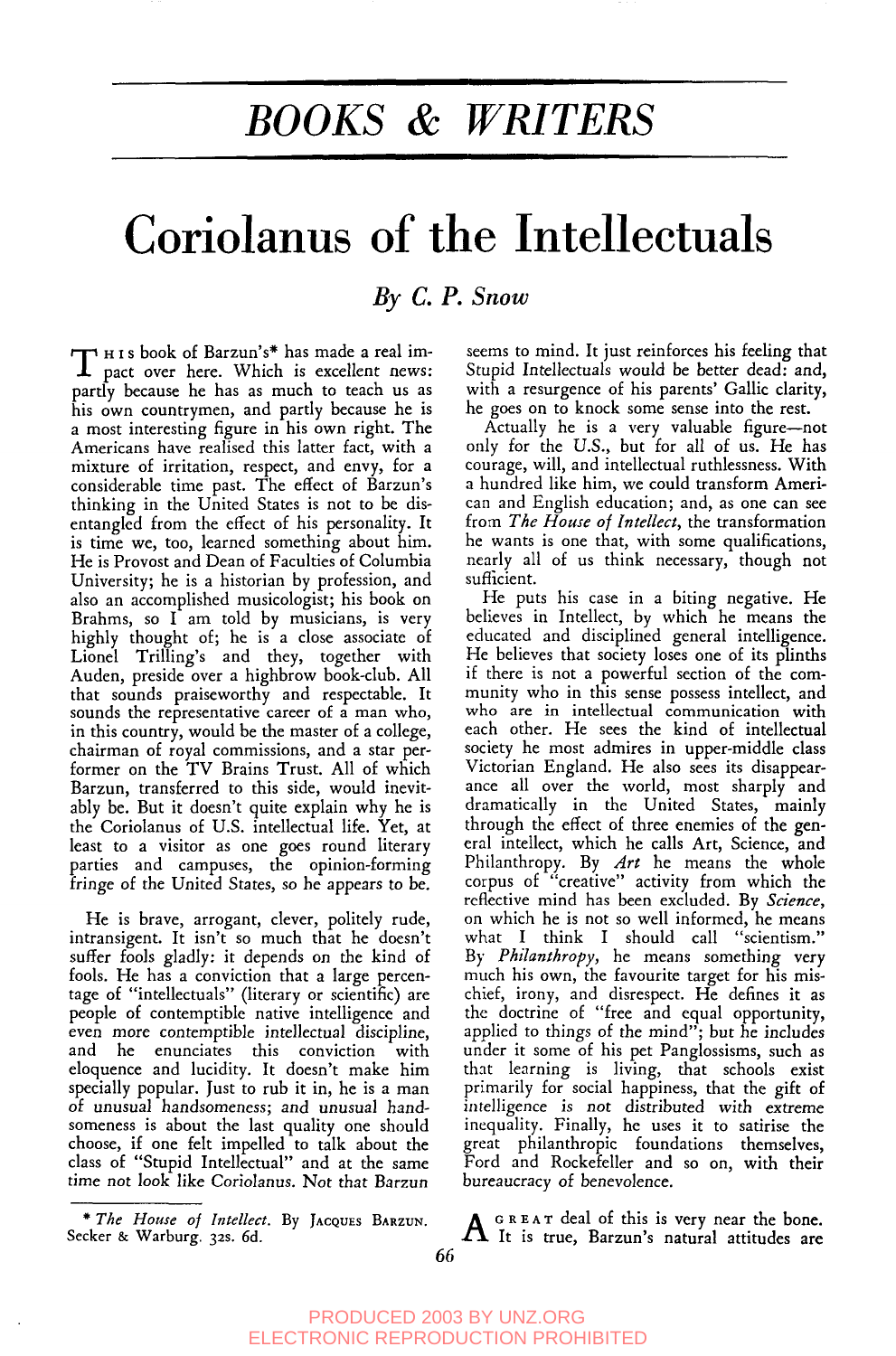not egalitariau. In this country, he would be close in feeling to the more enlightened members of the Conservative front bench. He gains a certain pleasure (while I, for example, feel the precise opposite) from the brutal fact that a largish proportion of mankind are not educable beyond a modest intellectual limit. But this touch of superbity doesn't disturb his judgment much. Unlike most men who hanker after a patrician society, he understands modern industrial society very well: he doesn't try to avoid the facts of life, his mind is too strong for that. So that, although his tone sometimes puts one's back up, his conclusions come out broadly true.

Just as an aside, shall we in this country pat ourselves on the back a bit? The situation of the intellect over the entire West is much as Barzun depicts it: but here there is perhaps a shade of difference, very small but perceptible, in our favour. Believers in the general intellect have not yet lost their nerve completely here. We still, for instance, have an administrative Civil Service selected for nothing else: I suspect that the top levels of our Civil Service meet Barzun's specification more exactly than do any other group on earth. And, though our education is so bizarrely narrow, it is, again at its highest levels, competitive enough for anyone, even for Barzun. Where else in the world can children of the well-to-do find themselves taking written examinations before the age of seven? Where else is there any equivalent to our university scholarship examination? These are not, in my view, good things: but at least they are not soppy. Since soppiness is the intellectual vice that Barzun despises most, he is inclined to give us distinctly high marks. I think he exaggerates our merits, but I should myself be sorry to see us lose our national passion for competitive examinations.

Still, we are all, intellectuals of the West, in what is in essence the same fix. That is why we have to listen to Barzun. Occasionally his detachment leaves him; even in savaging contemporary U.S. intellectual mumbo-jumbo, he accepts more of it than he realises. For example, though no one has said more contemptuous things about the gobbledygook of art, he doesn't take any positive advantage of the possibilities of art. He has been enough exposed to U.S. critical theory to have a surreptitious respect for the view that a work of literary art is a structure in words, detachable from the writer, a structure in which the reflective (U.S. discursive) intelligence has no place. That view leads to the absurdity that there are, I suppose, a hundred Ph.D. theses in the U.S. on *Finnegans Wake* for every one on *A la Recherche du Temps Perdu* (the classical example of the reflective intelligence in full operation). In fact,

just as Barzun's general intellect ought to be a social plinth, so should Intelligence-in-Art be.

Similarly, Barzun accepts, as most Americans would (but as we shouldn't), that on the whole men of intellect have no place in politics. One thinks of the first six of each of the British Parliamentary parties. Most of them are both clever and highly-educated: several (e.g., Gaitskell, Butler, Wilson) have been dons, others could have been if they had wanted. Is this a weakness? I should have thought it helps us keep Barzun's house of intellect propped up. It is very important that boss politicians and top Civil Servants and industrialists can talk to one another in the same intellectual language, and on the plane of reason. We do that more than most countries. Despite Barzun's assumption, I think we are better off because of it, not worse.

 $B<sup>u T</sup>$  those are minor quibbles. The nearer he comes to the point of action, which for him is teaching, the sharper and more authoritative he becomes. No one has ever taken a hatchet to U.S. scholastic nonsense with more wit and more intellectual effect. Remember, that nonsense is coming our way. Let us make Barzun required reading for all our secondary schools, while we've still got time. For what he says is simple: but there are many simple things, and this is one, which, because of the Gresham's Law of silliness, it takes a brave and gifted man to say. He writes:

Nobody wants to return to the school run like a bad prison, by terror and flogging. The question is not about kindness but about instruction: Is the school a place of teaching or of psychologising? Is it to prolong vicariously the parents' love of innocence and act out their dream of a good society, or is it to impart literacy ? And are we to wait till *after* the Ph.D. to get it ? When, finally, is the school to sort out types of mind and, assuming that all can read, write, and count, enable each kind to acquire the facts and principles relevant to their calling and their tastes ?

To encompass such ends the school must know what it wants, not in the form of vague private or public virtues, but in the form of intellectual powers. It must stop blathering about sensitivity to the needs of others, and increasing responsibility for bringing about one world, and say instead: "I want a pupil who can read Burke's 'Speech on Conciliation' and solve problems in trigonometry. I want young men and women who can read French prose and write English. I want academic high school graduates who can remember what the Missouri Compromise had to do with the Civil War, and who will carry over into college their familiarity with logarithms and the techniques of the chemistry laboratory."